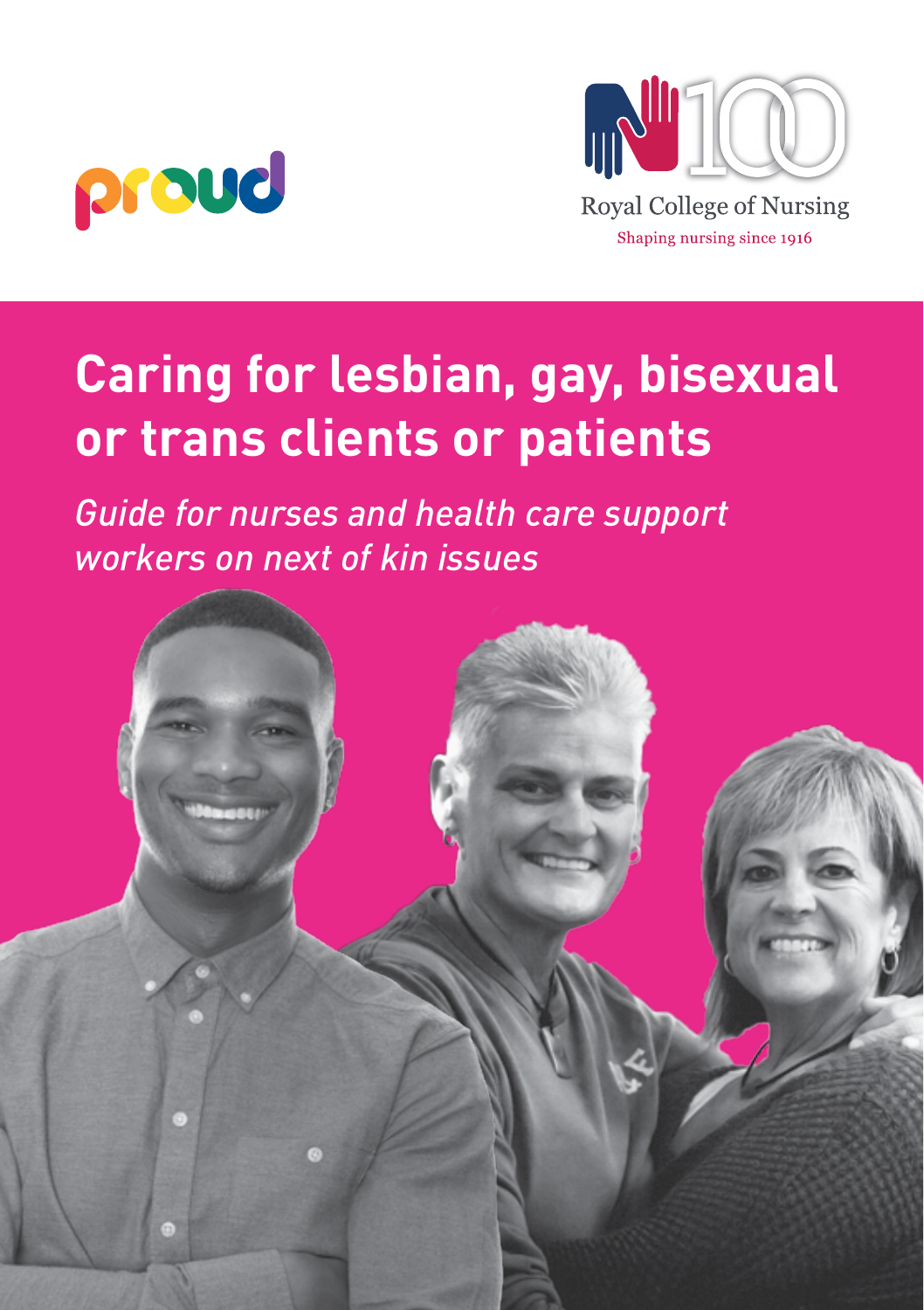The Royal College of Nursing (RCN) celebrates diversity, promotes equality, inclusion, and human rights through a commitment to developing and promoting excellence in nursing practice.

The RCN is committed to reducing health exclusion and inequalities, challenging stigma, and unlawful discrimination in health care.

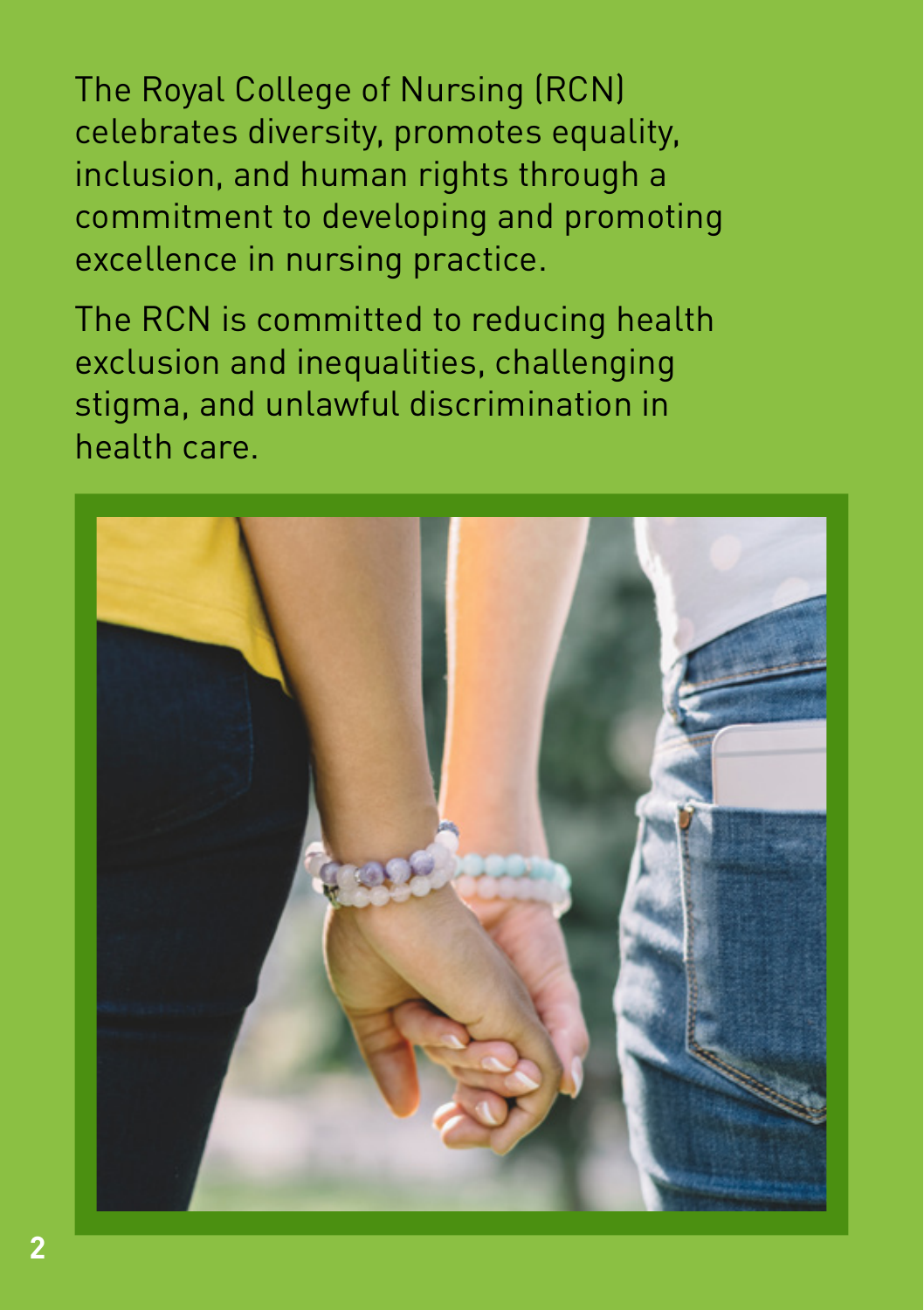### **Discrimination by health care staff**

Lesbian, gay, bisexual and trans people (LGBT) may experience stigma, prejudice and unlawful behaviour both as patients and as colleagues. Discrimination against these client groups is called homophobia, biphobia or transphobia.

The terms trans' refers to individuals whose true gender identity is different to the gender that was assigned to them at birth. People who identify as LGBT may also experience disadvantage and discrimination as a result of a number of additional factors. such as their age, disability, ethnicity, gender, pregnancy or maternity, marital status, nationality or political opinion.

This type of behaviour may encompass a range of negative attitudes and feelings toward homosexuality, gender identity or people who are identified or perceived as being lesbian, gay, bisexual or trans. Like any other form of bias, it can be expressed in a wide variety of ways including antipathy, hostility and contempt. Heterosexism can also be present. It is the automatic assumption that everyone is heterosexual and that heterosexuality is inherently superior and preferable to other sexual orientations. The combination of discrimination and heterosexism can lead some LGBT people to:

- • present late in disease
- experience poor levels of care while in treatment
- be reluctant to adhere to effective follow-up or continuity of care.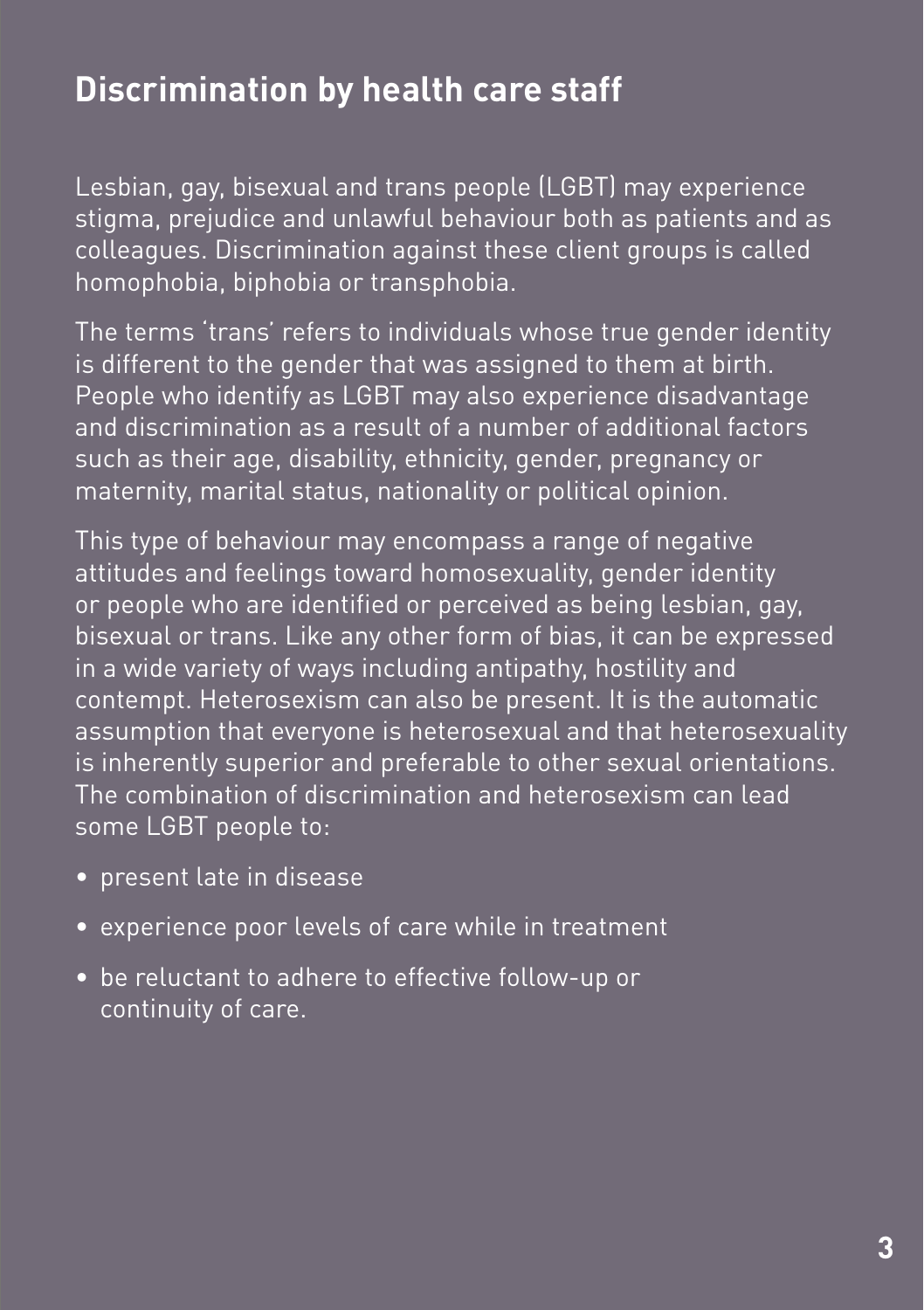### **What does the law say?**

The Equality Act 2010 outlaws discrimination against individuals and groups because of their sexual orientation or their gender identity.

#### **Prioritise people**

The Nursing and Midwifery Council Code of Conduct also states that:

 'You put the interests of people using or needing nursing or midwifery services first. You make their care and safety your main concern and make sure that their dignity is preserved and their needs are recognised, assessed and responded to. You make sure that those receiving care are treated with respect, that their rights are upheld and that any discriminatory attitudes and behaviours towards those receiving care are challenged.'

#### **Maintaining contact**

Many health care professionals will only discuss a patient's issues with the 'next of kin'. This is often unofficially presumed to mean a blood relative or heterosexual spouse. For day-today care of clients without a registered partner or spouse, the patient's or client's wishes in their choice of nominated person

should be respected. With regard to matters of consent to treatment for those unable to freely provide it, you should seek advice from your employers. The underlying rule must be to always act in the patient's best interest.

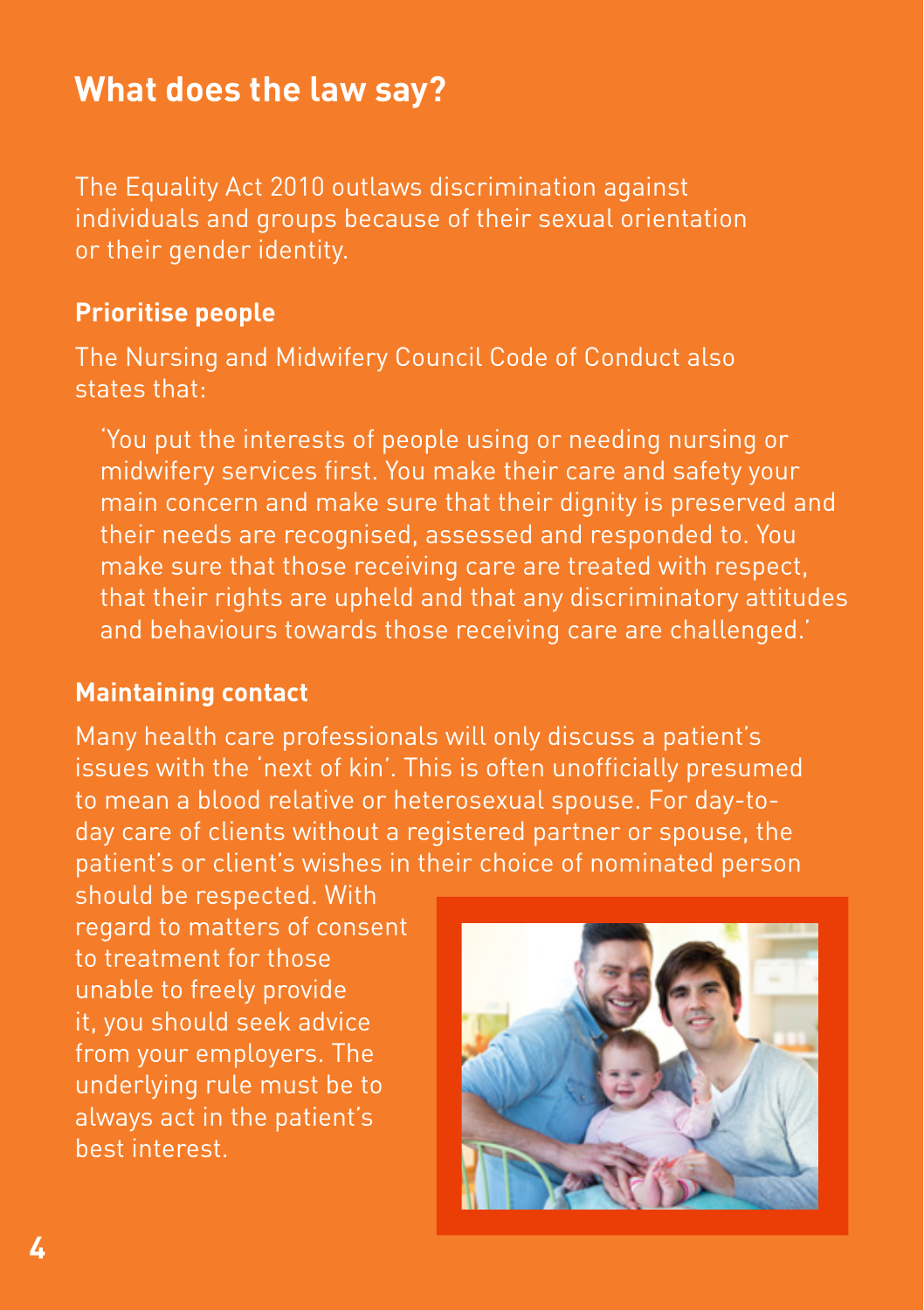### **Children with LGBT parents**

LGBT parents may experience hostility, prejudice or discrimination because of homophobia, biphobia or transphobia. Families with LGBT parents may be viewed as 'not proper families' as a result of heterosexist assumptions. Positive health care support is therefore essential to the wellbeing of these family units.

Some LGBT people may have had their children within a heterosexual relationship, and, if they were married at the time of the birth, the biological father will automatically have parental responsibility. The biological mother has parental responsibility whether she is married or not.

The partner or spouse of a lesbian mother may have parental responsibility if they live together and she has applied through the court for a residence order under the Adoption and Children Act 2002 and/or the Children Act 2004. This would normally include granting authority to the non-biological parent to make health decisions and consent to treatment on behalf of the child. Gay men and lesbian women may now foster and adopt children as a family unit or a couple.

A gay man who has fathered a child is able to apply for a residence order if he lives with the child, or he can be granted parental responsibility by the birth mother. A court order, like a residence order, clarifies whether an individual has parental responsibility and gives nursing staff clear authority to recognise such relationships.

However, in practice, many lesbian, gay, bisexual and trans parents may choose not to seek such formal action. Any person who is involved with a child would expect to be included in their care if the child was in hospital or being nursed in the community. It is in the child's interest that such relationships continue uninterrupted.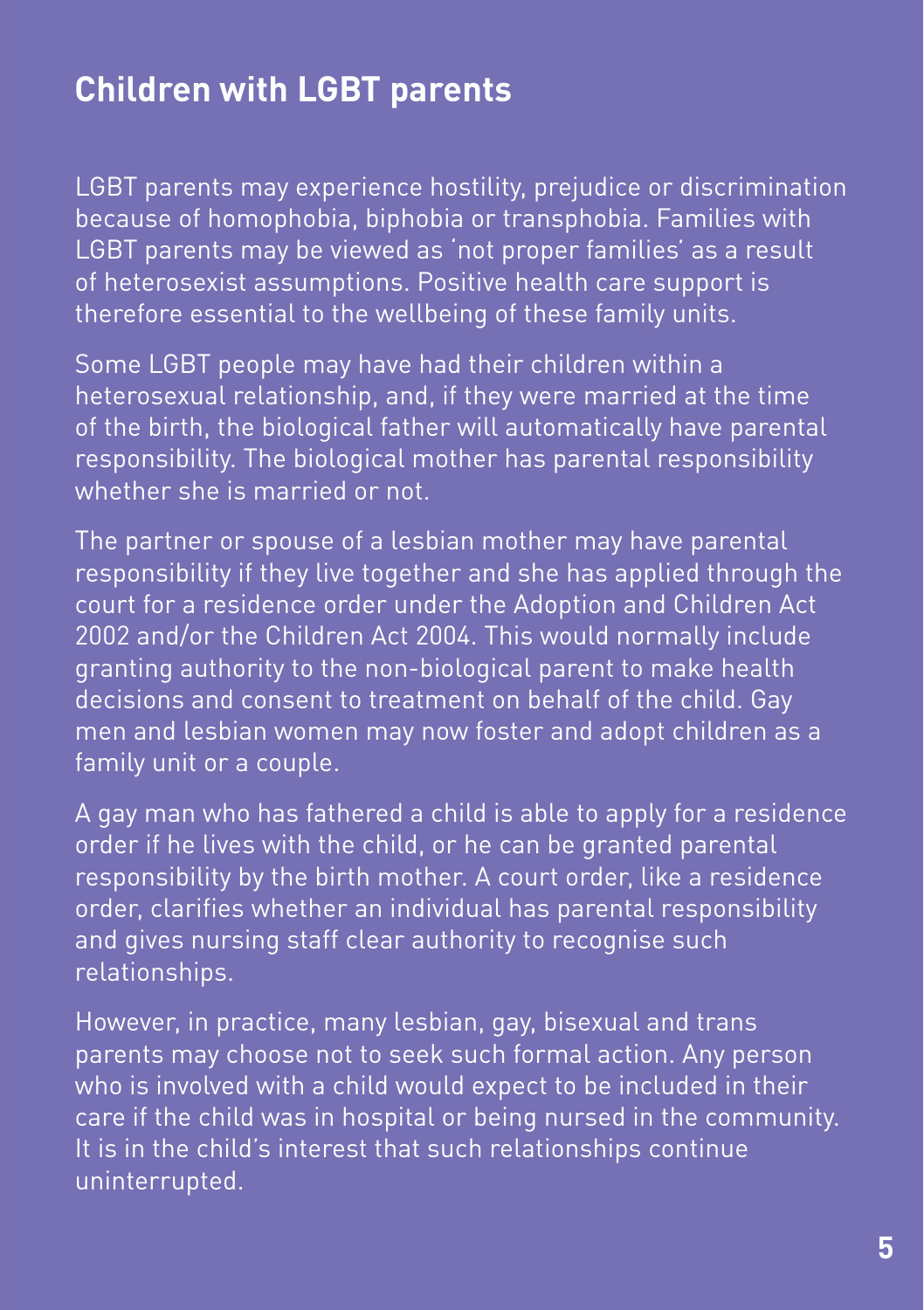## **Confidentiality, access, information and documentation**

When eliciting information about spouses, partners, or 'significant others', nursing staff need to tell patients the reason for the request and how the details will be recorded. It is also important to ascertain from patients who they wish information to be given to and who they might wish it to be withheld from. This applies to seeking medical information to be given to visitors, and anyone over the telephone. Where the patient is unable to state their own views, individual circumstances should be considered. Nursing staff and health care support workers should avoid making judgements themselves and should also remain alert to the potential for conflict with other relatives. Local guidelines should be devised to deal with this kind of situation.

The British Medical Association and the Association of British Insurers have issued guidelines which state that doctors do not have to reveal all aspects of a patient's history, nor disclose incidents of STIs provided there are no long-term health implications.

Insurance companies should not ask whether an applicant for insurance has taken an HIV or hepatitis B or C test, had counselling in connection with such a test, or received a negative result.

Nurses and health care support workers also need to recognise that some LGBT people will not feel comfortable using various sexuality terms to label or define themselves to others and some will have concerns about such information being documented. Nurses should never make a record of a patient's sexual orientation without the patient's or client's permission.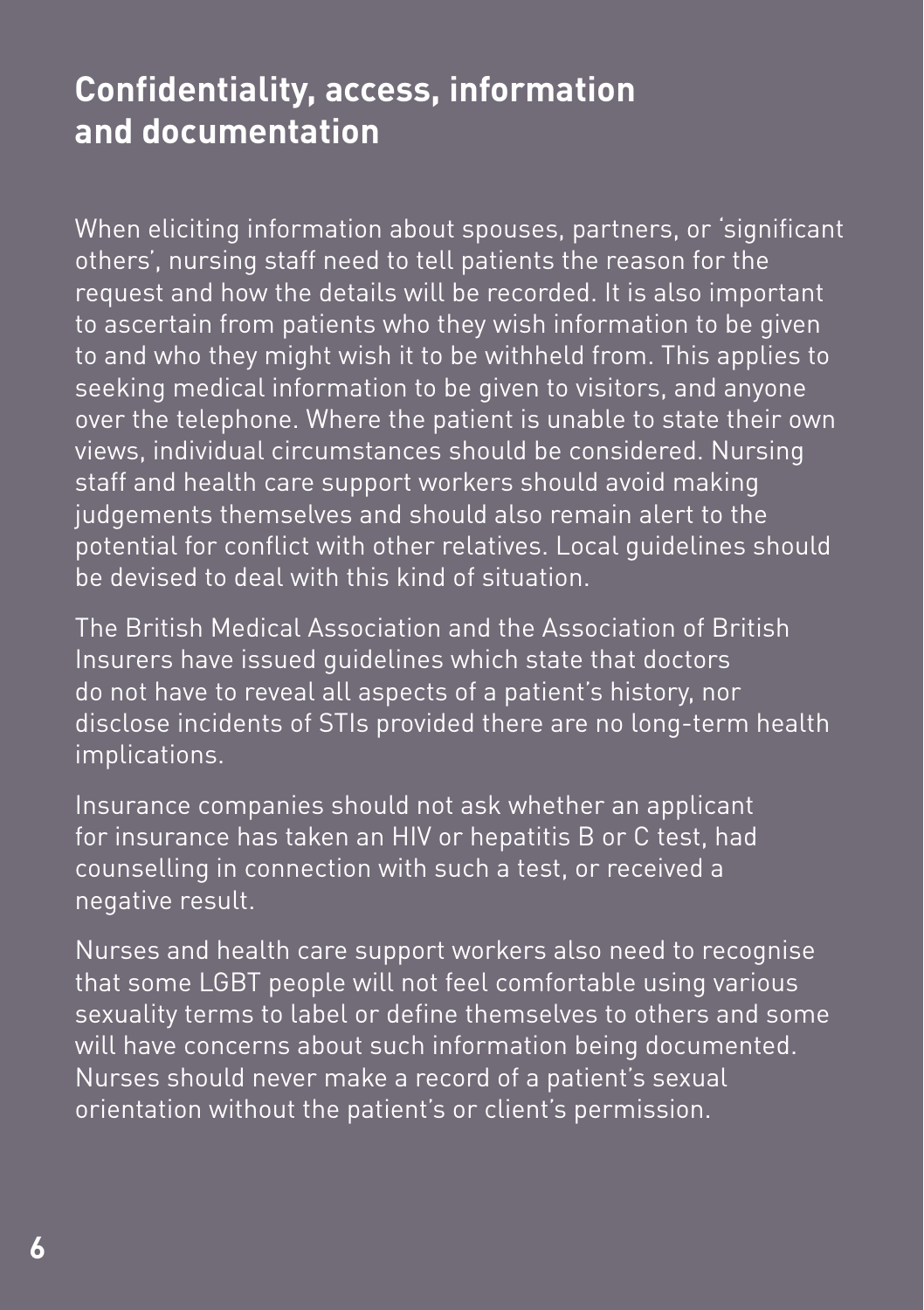

### **Dealing with death**

Provisions within the Human Tissue Act of 1961 allow a non-relative to receive a body, arrange a funeral and give permission for a post-mortem to be carried out. According to the act, if a person dies in hospital, the hospital authority has lawful possession of the body and the hospital administrator has legal authority to direct that organ or tissue transplantation takes place. This is provided that reasonable enquiries have been made which show that it would not be against the wishes of the deceased nor their relatives. Same-sex civil partners and spouses are granted the same rights as heterosexual spouses. Similarly, trans patients or clients who are in a civil partnership or who are married also enjoy the same rights and obligations as heterosexual couples. They can authorise transplantation.

When a same-sex or trans partner or spouse has been bereaved they may not receive the same support and recognition as someone in a heterosexual relationship. There are specialist counselling services available – nurses and health care support workers can find out more about the support available by contacting local LGBT organisations.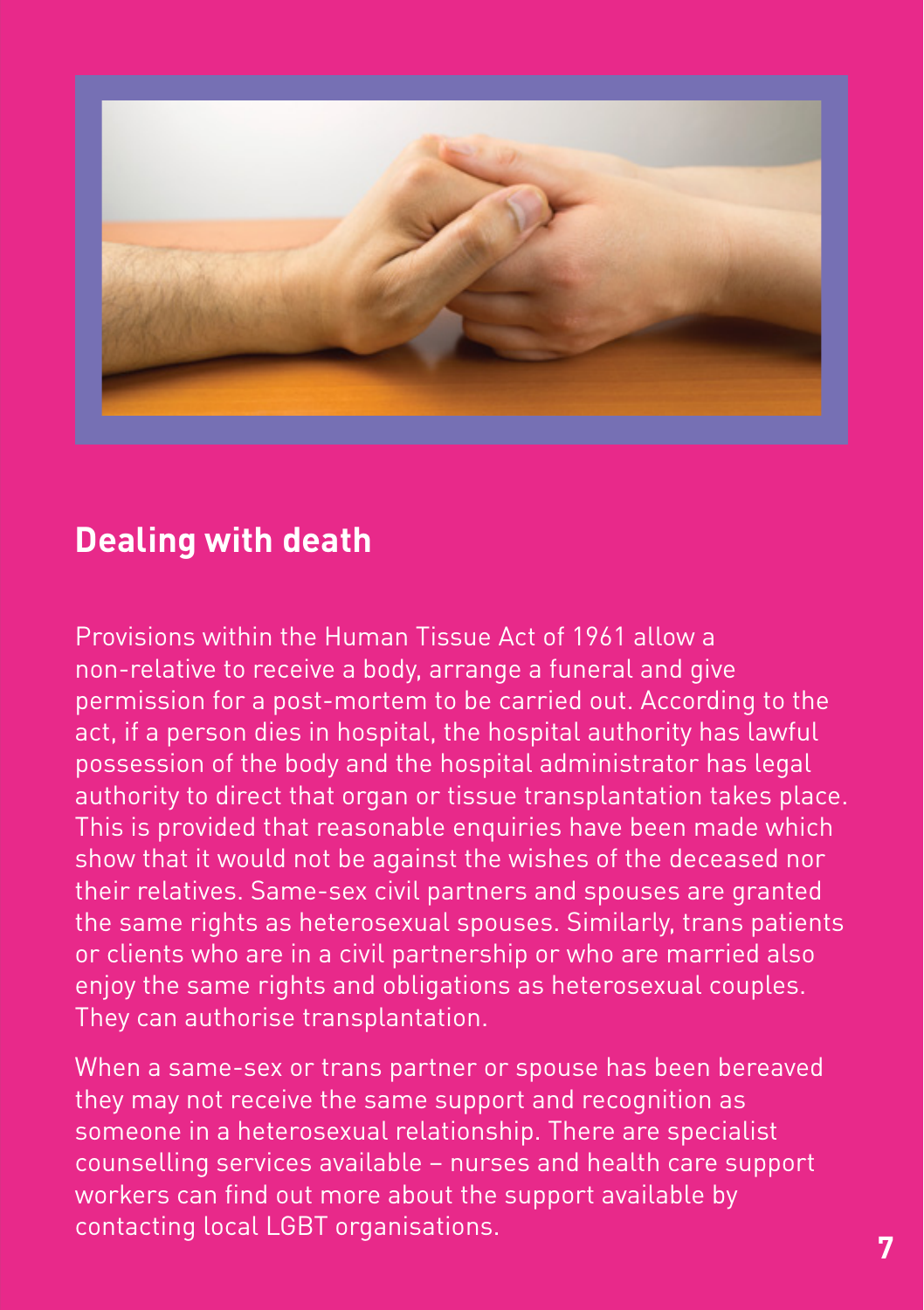Nurses and health care support workers should:

- be sensitive about the way they request information from patients, using language which is inclusive and respectful
- ask for a contact person to whom information should be given, rather than using the term 'next of kin'. They should also find out the names of those people the patient wishes or does not wish to have contact with
- challenge discriminatory attitudes and behaviour in nursing colleagues, clerical staff, other patients and service users
- make it safe for LGBT patients and LGBT parents of children who are patients to be open about their relationships, so that families can be supported during times of illness. This includes respect for privacy and confidentiality
- ensure that clients and their partners are treated with dignity and respect, irrespective of their gender identity or sexual orientation or any other protected characteristic such as age, disability, ethnicity, religion, faith or belief.

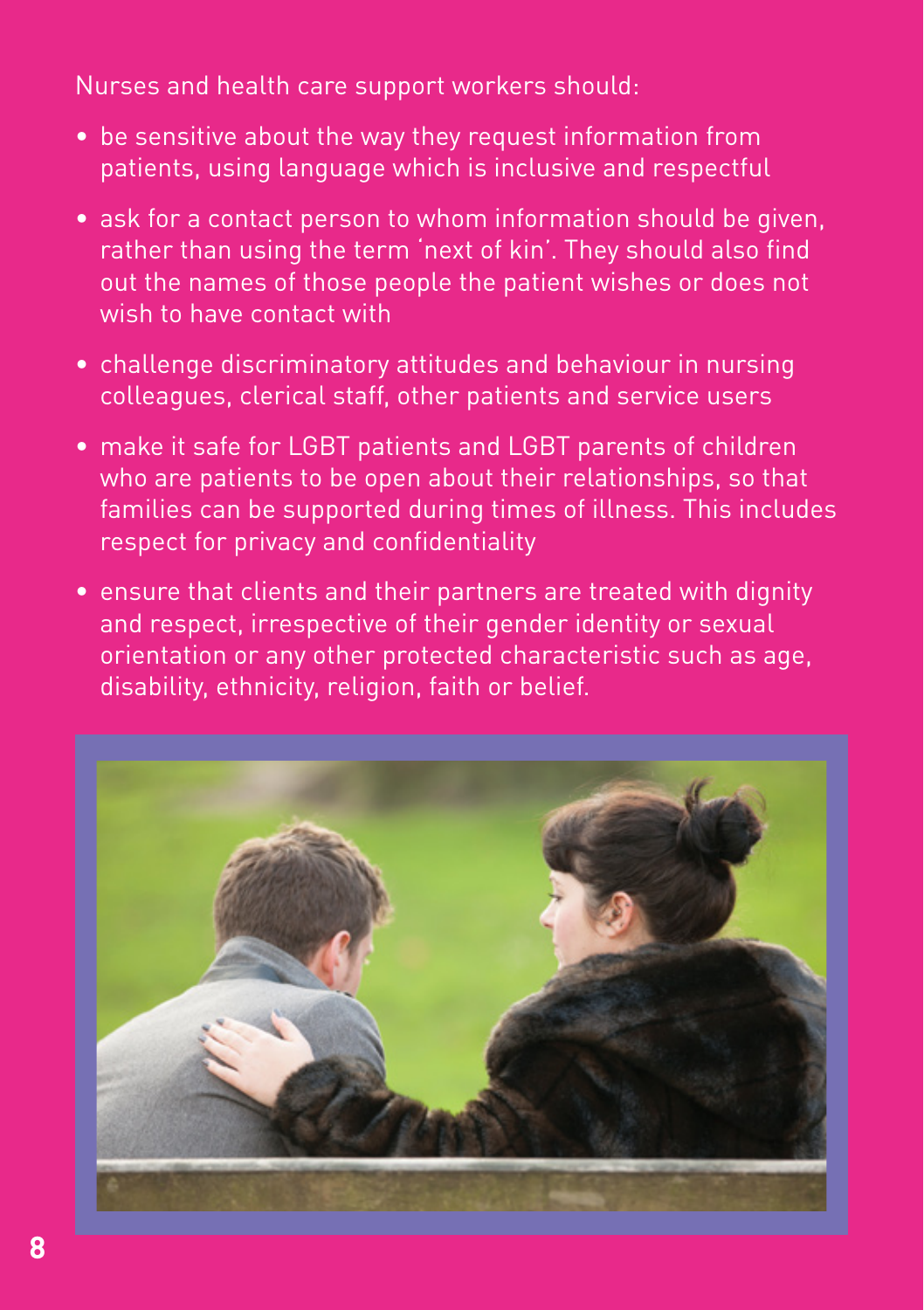## **Conclusion**

#### Nursing staff should:

- be sensitive about the way they request information from patients, using language which is inclusive, and neither offensive nor embarrassing for the patient or client
- ask for a contact person to whom information should be given, rather than using the term 'next of kin'. They should also find out the names of those people the patient wishes or does not wish to have contact with
- challenge heterosexist, homophobic, biphobic, transphobic and any other discriminatory attitudes and behaviour in nursing colleagues, clerical staff, other patients and service users
- make it safe for LGBT patients and LGBT parents of children who are patients to be open about their relationships, so that families can be supported during times of illness. This includes respect for privacy and confidentiality
- be mindful that there are laws relating to all of these issues in order to promote and achieve sexuality equality and outlaw discrimination
- ensure that clients and their partners or significant others are treated with dignity and respect, irrespective of their gender identity, sexual orientation or any other protected characteristic including their age, disability, gender, ethnicity or nationality, religion, faith or belief.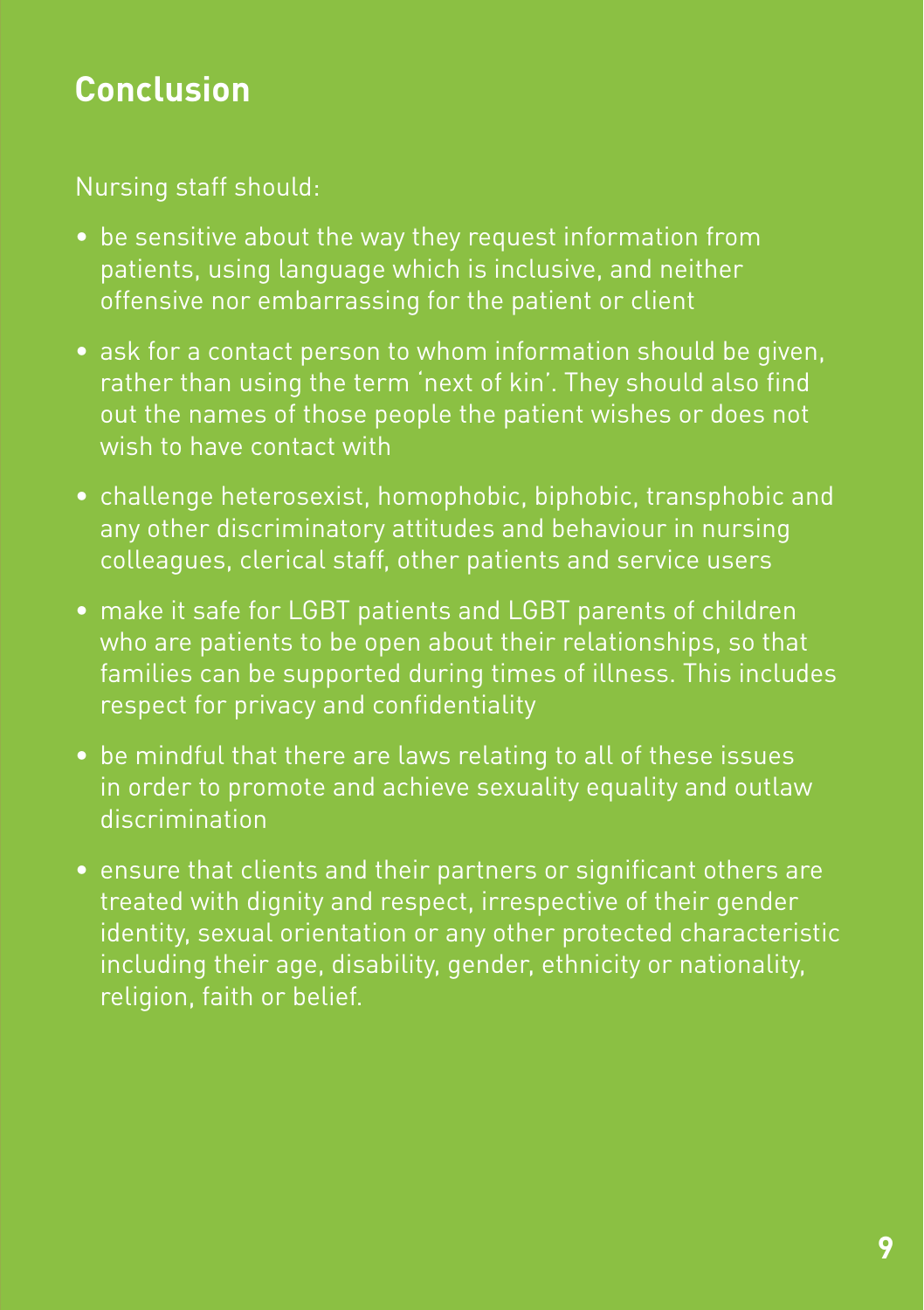### **Resources**

### **Gender Identity and Research Society (GIRES)**

GIRES is a registered charity that promotes research and education on trans issues. It also provides information for trans people, their families and the professionals who care for them.

[www.gires.org.uk](http://www.gires.org.uk)

#### **The Gender Trust**

The Gender Trust provides support to those who are directly or indirectly affected by gender identity.

[www.gendertrust.org.uk](http://www.gendertrust.org.uk)

#### **LGBT Foundation**

The Lesbian, Gay, Bisexual and Trans Foundation has a number of resources available for use by health professionals.

<http://lgbt.foundation>

#### **Stonewall**

Stonewall campaigns for LGBT equality. They have a presence in England, Scotland and Wales.

[www.stonewall.org.uk](http://www.stonewall.org.uk)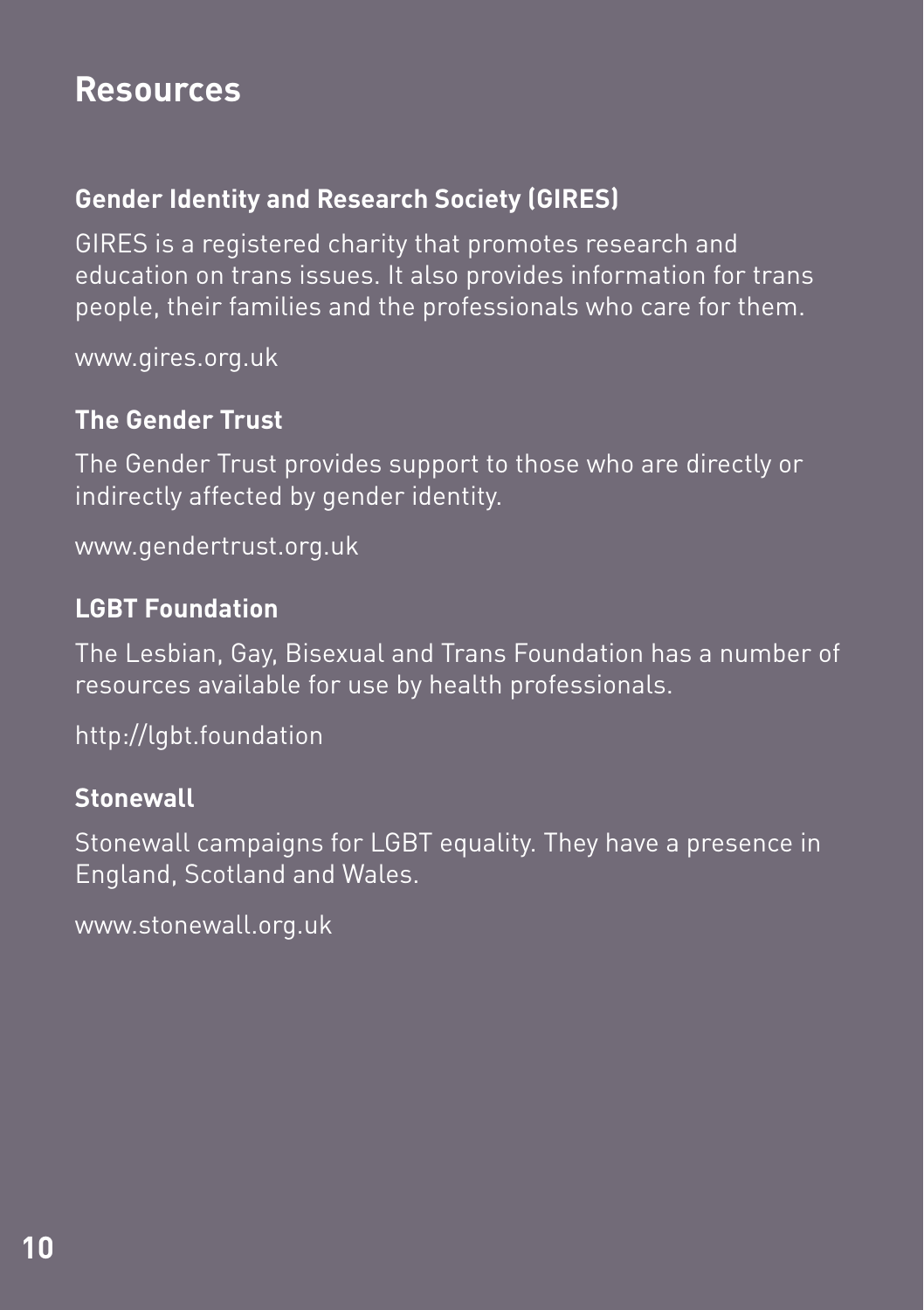The Royal College of Nursing and Public Health England collaborated to produce the following toolkits:

*Preventing Suicide Amongst Lesbian, Gay and Bisexual Young People: A Toolkit For Nurses*

*Preventing Suicide Amongst Trans Young People: A Toolkit For Nurses*

These toolkits are primarily for nurses who work with children and young people, whether in community or hospital settings, including:

- school nurses
- practice nurses
- accident and emergency nurses.

These toolkits aim to develop skills and knowledge, and recognise the wider context of mental health in relation to LGBT sexual orientation and identity. They are also intended to provide a general outline for health professionals looking to increase their skills and knowledge about suicide prevention strategies with LGBT young people.

Copies of the toolkit can be downloaded at: [www.gov.uk/government/publications/preventing-suicide-lesbian](http://www.gov.uk/government/publications/preventing-suicide-lesbian-gay-and-bisexual-young-people)gay-and-bisexual-young-people